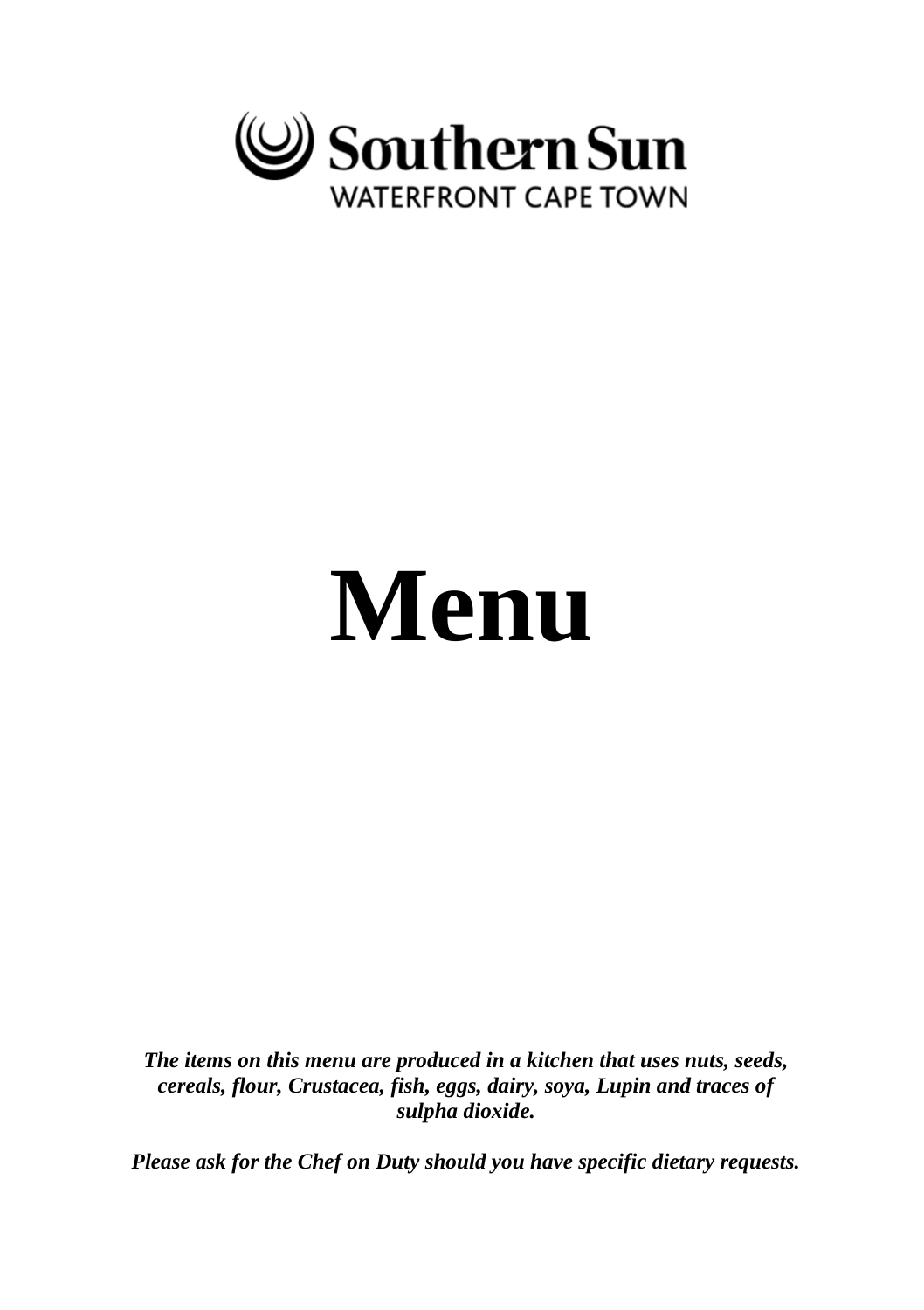## *All Day Menu*

#### *(Available from 11am to 10pm)*

#### *Soup of the Day R75*

Served with homemade bread rolls & butter

#### *Classic Chef Salad R120 (V)*

Lettuces, avocado, fresh pineapple, feta, olives, cucumber ribbons, red onion & croutons tossed together and served with honey & whole grain mustard dressing on the side

#### *Sticky Chicken Salad R135*

Tender chicken strips, soy, orange & sesame basting, crisp lettuce, cucumber ribbons, pineapple, tomato, wholegrain mustard dressing & wonton crisps

#### *Trio Spring Rolls R105*

A selection of Duck, Prawn & Vegetarian crisp spring rolls, served with homemade pineapple & chilli jam

#### *Patagonia Calamari R155*

Deep fried Patagonia Calamari served with tartar sauce & rustic fries

#### *Chicken Wings R145*

Deep fried chicken wings served with sweet chilli dipping sauce, rustic fries  $\&$ side salad

#### *BBQ Ribs R160*

Slow baked pork ribs glazed with homemade BBQ sauce served with apricot and Dijon mustard sauce & rustic fries

#### *Chicken Wrap R130*

Tortilla wrap with grilled chicken strips, mild Tikka spice, mayonnaise, lettuce, avocado, cheese, tomato & cucumber served with rustic fries & sweet chilli sauce

#### *Club Sandwich R135*

Streaky bacon, lettuces, tomato, fried egg, melted cheddar cheese with a layer of chicken mayo on your choice of white or brown bread served with rustic fries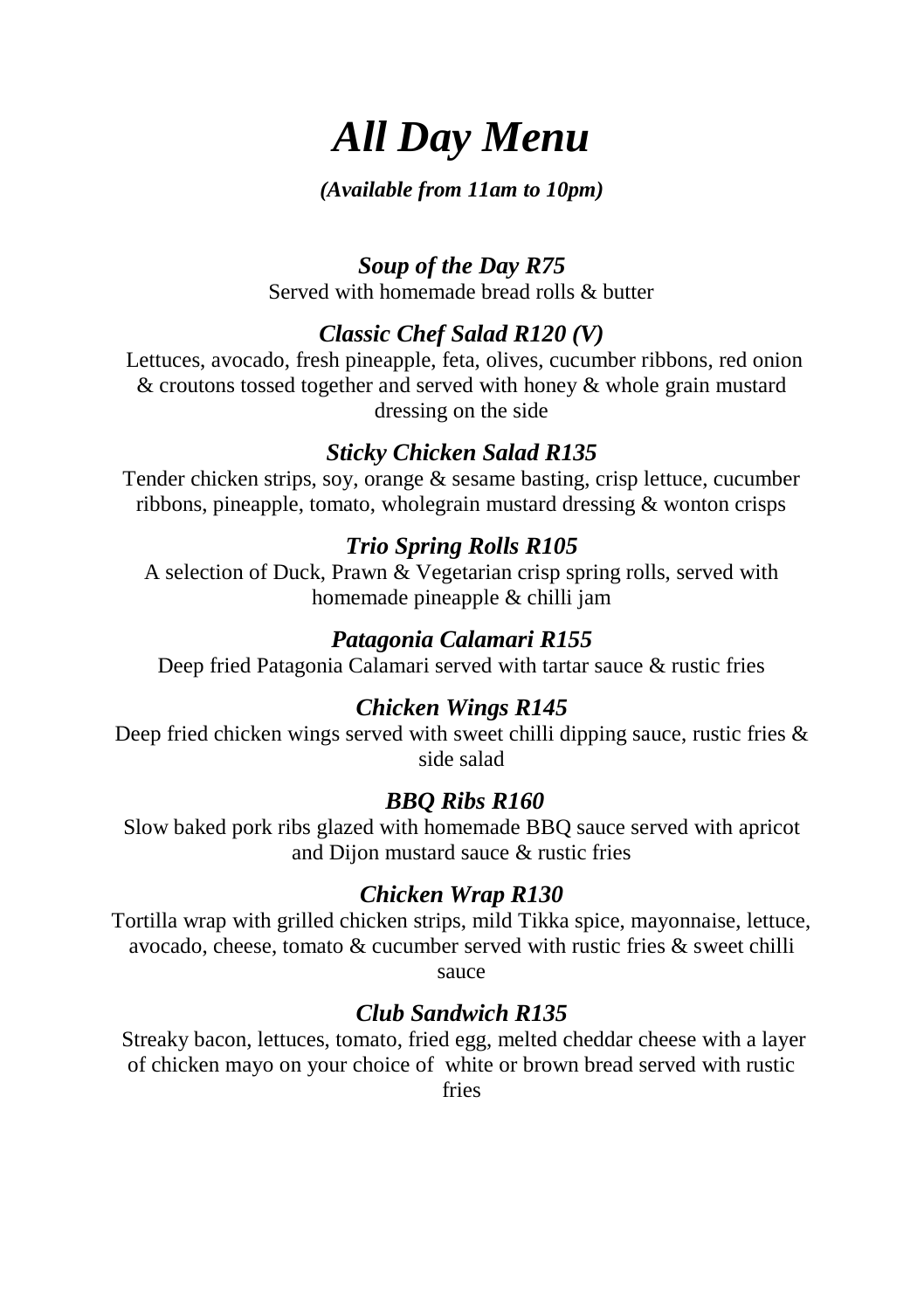#### *Masala Steak Ciabatta R140*

Grilled steak with touch of BBO & Masala sauce, crisp lettuce, red onion & gherkin on toasted Ciabatta served with rustic fries & Chakalaka sauce on the side

#### *Beef Burger R145*

Our combination of chuck brisket and short ribs provides the perfect leannessto-fat ratio for a juicy burger. Topped with melted cheese served on a bed of crispy lettuces, red onion & tomato on a Brioche bun with a jalapeno sauce on the side

#### *Crispy Chicken Burger R145*

Deep-fried chicken breast on a bed of crispy lettuces, red onion & tomato, topped with melted cheese served on a toasted Brioche bun. Served with rustic fries and a cheese sauce on the side

#### *Vegetarian Baked Moussaka R135 (V)*

Baked eggplant, zucchini, bell peppers, mushrooms and tomato chutney layers with Béchamel sauce and side salad

## *Dinner Menu*

*(Available from 6pm – 10pm)*

#### *Hake & Chips R150*

Battered hake served with rustic fries & tartar sauce

#### *Catch of the Day R180*

Grilled catch of the day served with wasabi mash, sautéed Julian vegetables  $\&$ lemon butter sauce

#### *Flame-Grilled Chicken R180*

Flamed grilled half chicken basted in your choice of lemon and herb, mild or hot peri-peri sauce. Served with rustic fries and a side salad

#### *Mee Goreng R95 (V)*

A Malaysian style stir-fry of egg noodles with Asian vegetables, coriander & a homemade teriyaki sauce

- Add chicken R45
- Add Beef R55
- Add Prawns R65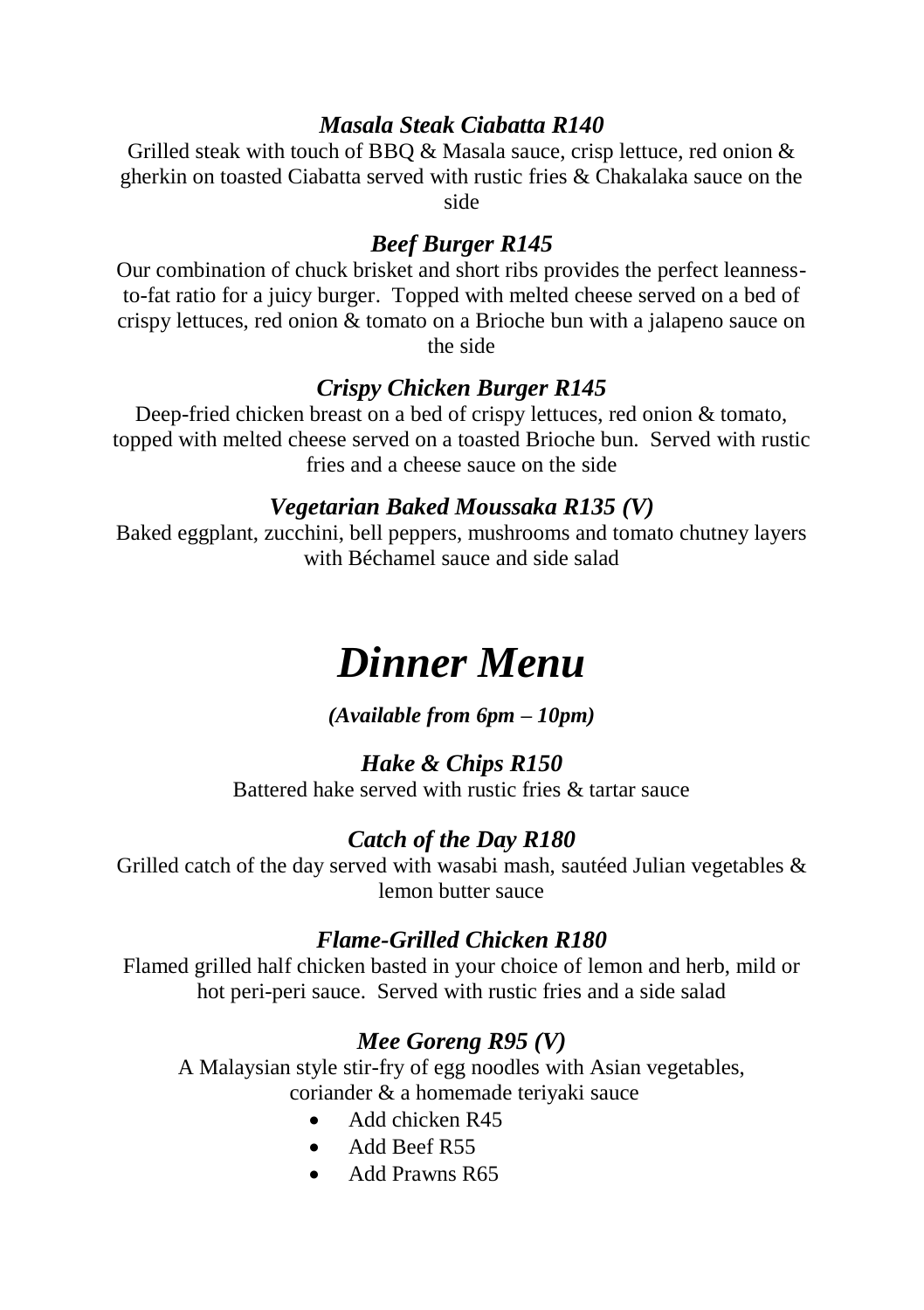#### *Slow Braised Oxtail R185*

Slow braised oxtail cooked in red wine sauce with butter beans served with mashed potatoes

#### *Dahl Curry R130 (V)*

Dahl & vegetables with light Malaysian spiced curry served with Basmati rice, roti & sambals

#### *Cape Malay Chicken Curry R165*

Tender pieces of chicken in a silky smooth spiced tomato, butter and cream sauce served with basmati rice, roti & sambals

#### *Rump Steak R215*

Grilled 300g matured rump steak with our home-made basting, sautéed vegetables, deep fried onion rings, mushroom sauce & rustic fries

#### *Mixed Grill Platter R225*

Grilled Sirloin minute steak, Boerewors, chicken wing and a lamb chop served with sautéed vegetables, mushroom sauce & your choice of pap or rustic fries

#### *Chargrill Lamb Chops R250*

350g Lamb chops marinated with garlic & herbs, served with sautéed vegetables, rustic fries & pepper sauce

#### *T-bone Steak R210*

Chargrill 300g T-bone steak marinated with fresh wild herbs, olive oil & garlic served with roasted butternut, creamy spinach & pepper sauce

#### *Sushi Plate R155*

1pc salmon rose, 1pc prawn nigiri, 2pc salmon California roll, 2pc tuna California roll, 3pc avo maki, served with pickled ginger & wasabi

#### *Chef Special R215*

Ask your waiter for the special of the day

#### *Side Orders*

Rustic fries R 35 sml / R65 lrg Creamy spinach R 45 Roasted butternut R 45 Sautéed vegetables R 45 Crispy onion rings R 45 Mielie pap R 35